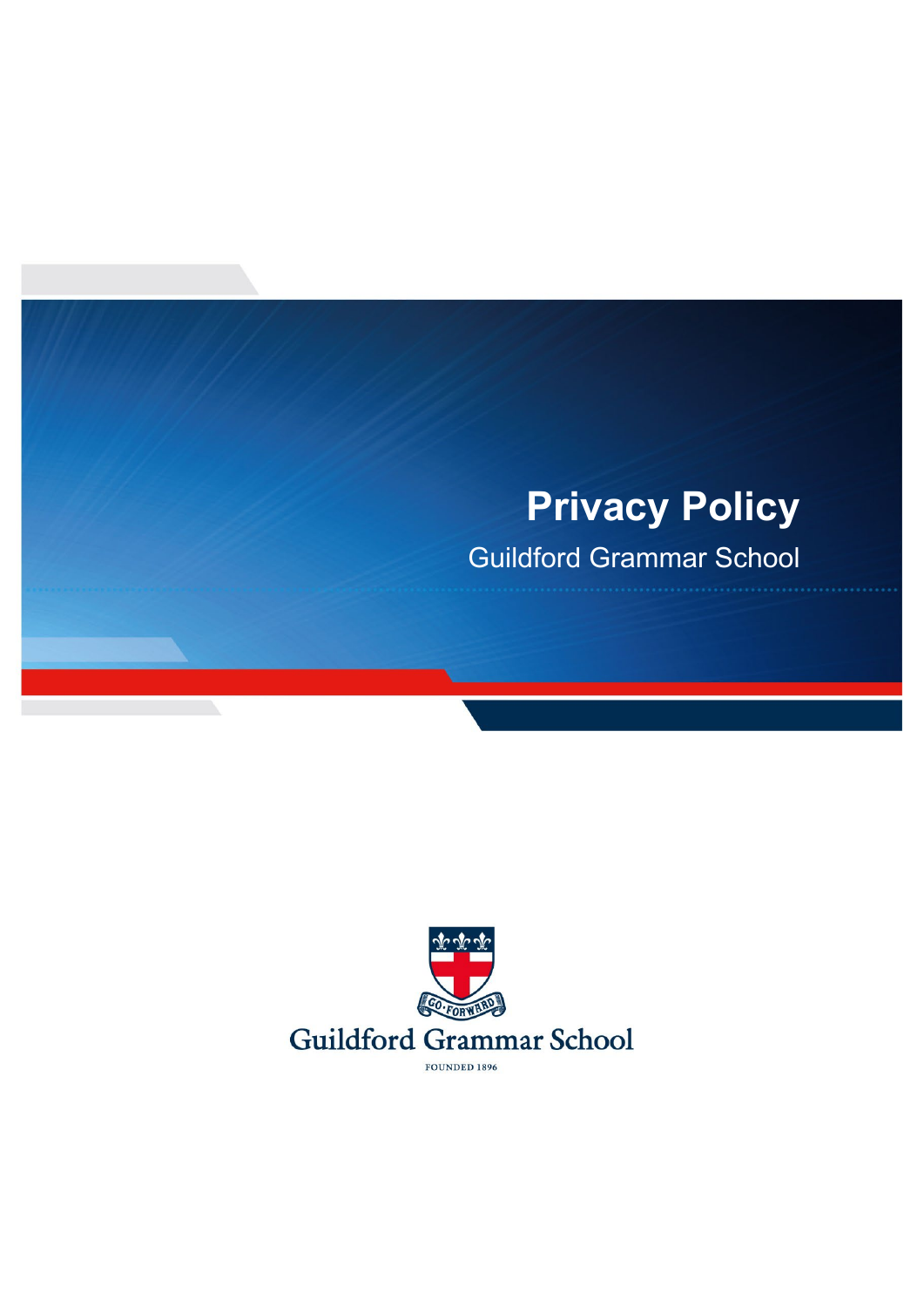

| <b>Guildford Grammar School Privacy Policy</b>                                                                                          |                           |                     |            |  |
|-----------------------------------------------------------------------------------------------------------------------------------------|---------------------------|---------------------|------------|--|
| Adopted By:                                                                                                                             | Strategic Leadership Team | Version:            | 4          |  |
| Adopted On:                                                                                                                             | 2014                      | <b>Review Date:</b> | 01/02/2022 |  |
| Revised: October 2015 - Privacy Officer changed from Mr Graeme Plummer to Mr Richie Longson. TOC added.                                 |                           |                     |            |  |
| Revised: 20/2/2018 – Revised with introduction of the Notifiable Data Breach (NDB) amendments to the Privacy Act 1988                   |                           |                     |            |  |
| Reviewed: 30/02/2020 - Revised format                                                                                                   |                           |                     |            |  |
| Minor update: 20/11/2020 - CRICOS Provider number added to document                                                                     |                           |                     |            |  |
| Reviewed: 03/04/2022 - Privacy Officer changed from Mr Richie Longson to Mrs Jeanette Buonocore                                         |                           |                     |            |  |
| Reviewed 3 May 2022 by Council – addition of Guildford Rowing Association on page 6, under P&F addition of "other incorporated entities |                           |                     |            |  |
| associated with the school" on page 8 under disclosure of information                                                                   |                           |                     |            |  |
| Approved: By Council 3 May 2022                                                                                                         |                           |                     |            |  |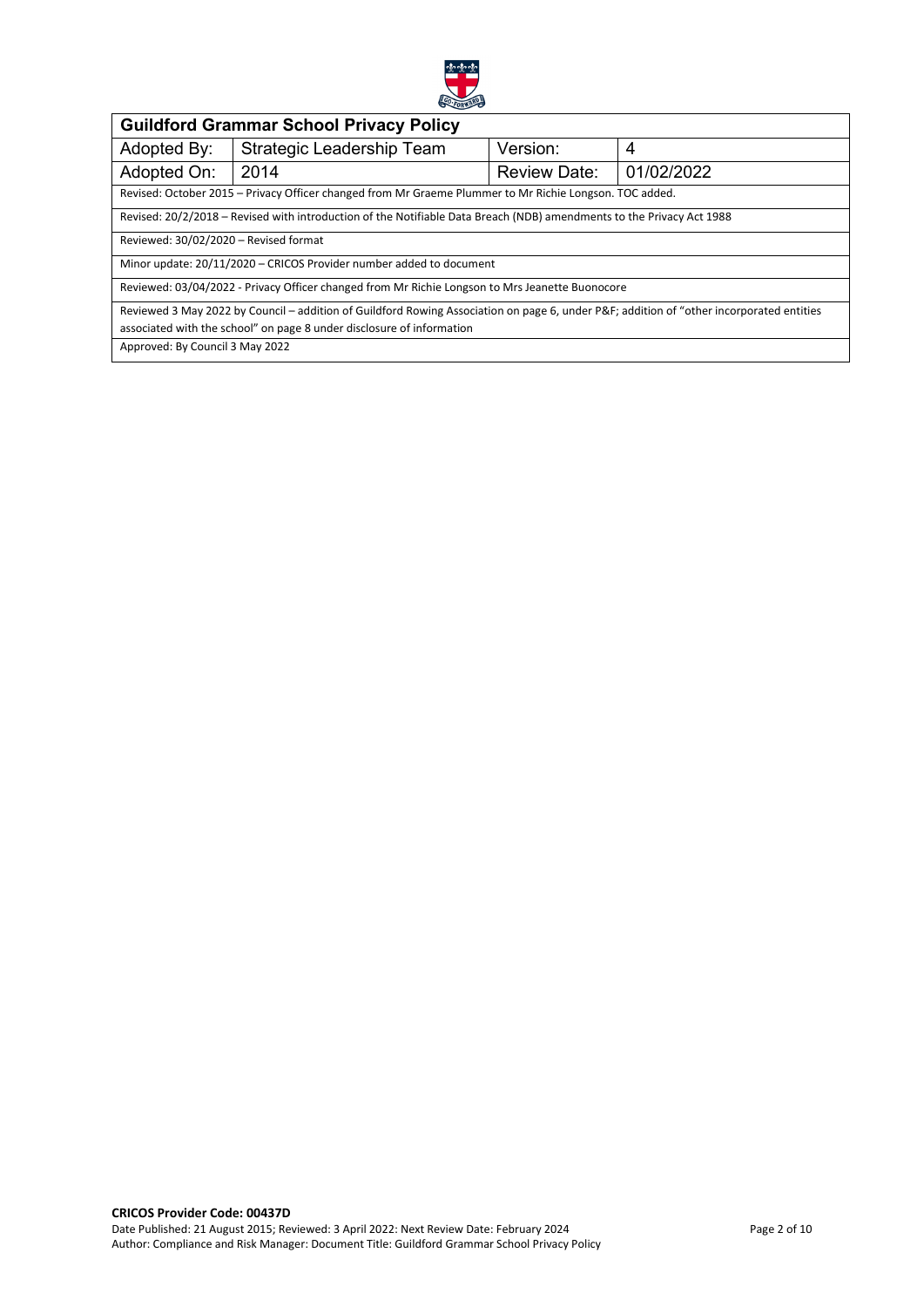

# **Table of Contents**

| Contents |  |
|----------|--|
|          |  |
|          |  |
|          |  |
|          |  |
|          |  |
|          |  |
|          |  |
|          |  |
|          |  |
|          |  |
|          |  |
|          |  |
|          |  |
|          |  |
|          |  |
|          |  |
|          |  |
|          |  |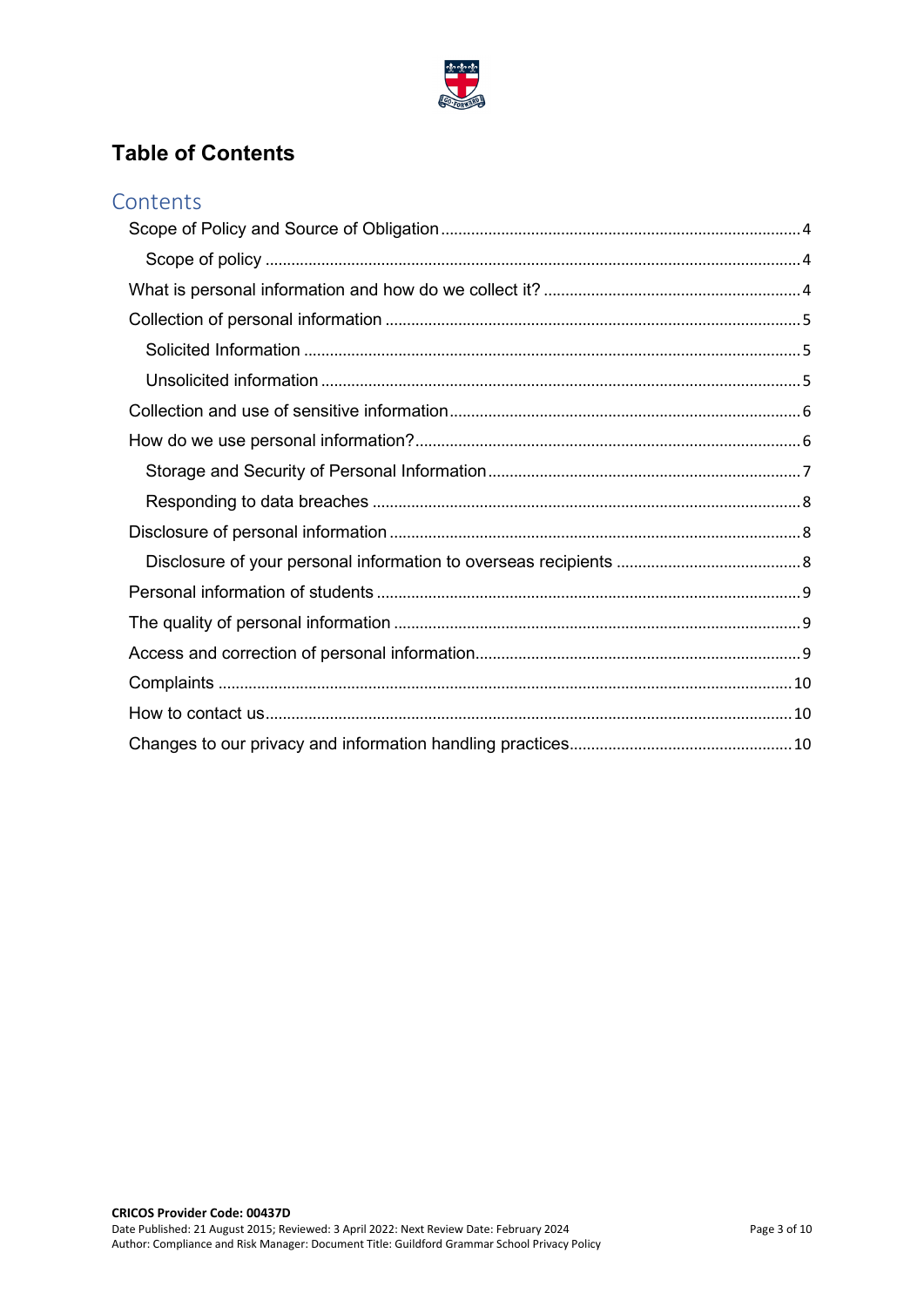

#### **PRIVACY POLICY**

#### <span id="page-3-0"></span>**Scope of Policy and Source of Obligation**

In the course of Guildford Grammar School's activities, we manage and protect personal information in accordance with the *Privacy Act 1988* (Cth) (Privacy Act) and the 13 Australian Privacy Principles (APPs).

# <span id="page-3-1"></span>**Scope of policy**

This policy outlines the circumstances in which we obtain personal information, how we use and disclose that information and how we manage requests to access and/or change that information.

#### <span id="page-3-2"></span>**What is personal information and how do we collect it?**

Personal information is information or an opinion about an individual from which they can be reasonably identified. Depending on the circumstances, we may collect personal information from the individual in their capacity as a student, contractor, volunteer, stakeholder, job applicant, alumni, visitors or others that come into contact with the school.

In the course of providing services we may collect and hold:

- **Personal Information** including names, addresses and other contact details; dates of birth; next of kin details; photographic images; attendance records and financial information.
- **Sensitive Information** (particularly in relation to student and parent records) including government identifiers (such as TFN), religious beliefs, nationality, country of birth, professional memberships, family court orders and criminal records.
- **Health Information** (particularly in relation to student and parent records) including medical records, disabilities, immunisation details and psychological reports.

As part of our recruitment processes for employees, contractors and volunteers, we may collect and hold:

- **Personal Information** including names, addresses and other contact details, dates of birth, financial information, citizenship, employment references, regulatory accreditation, media, directorships, property ownership and driver's licence information.
- **Sensitive Information** including government identifiers (such as TFN), nationality, country of birth, professional memberships, family court orders and criminal records.
- **Health Information** (particularly in relation to prospective staff and student records) including medical records, disabilities, immunisation details and psychological reports.

Generally, we will seek consent from the individual in writing before we collect their sensitive information (including health information).

It is noted that employee records are not covered by the APPs where they relate to current or former employment relations between the school and the employee.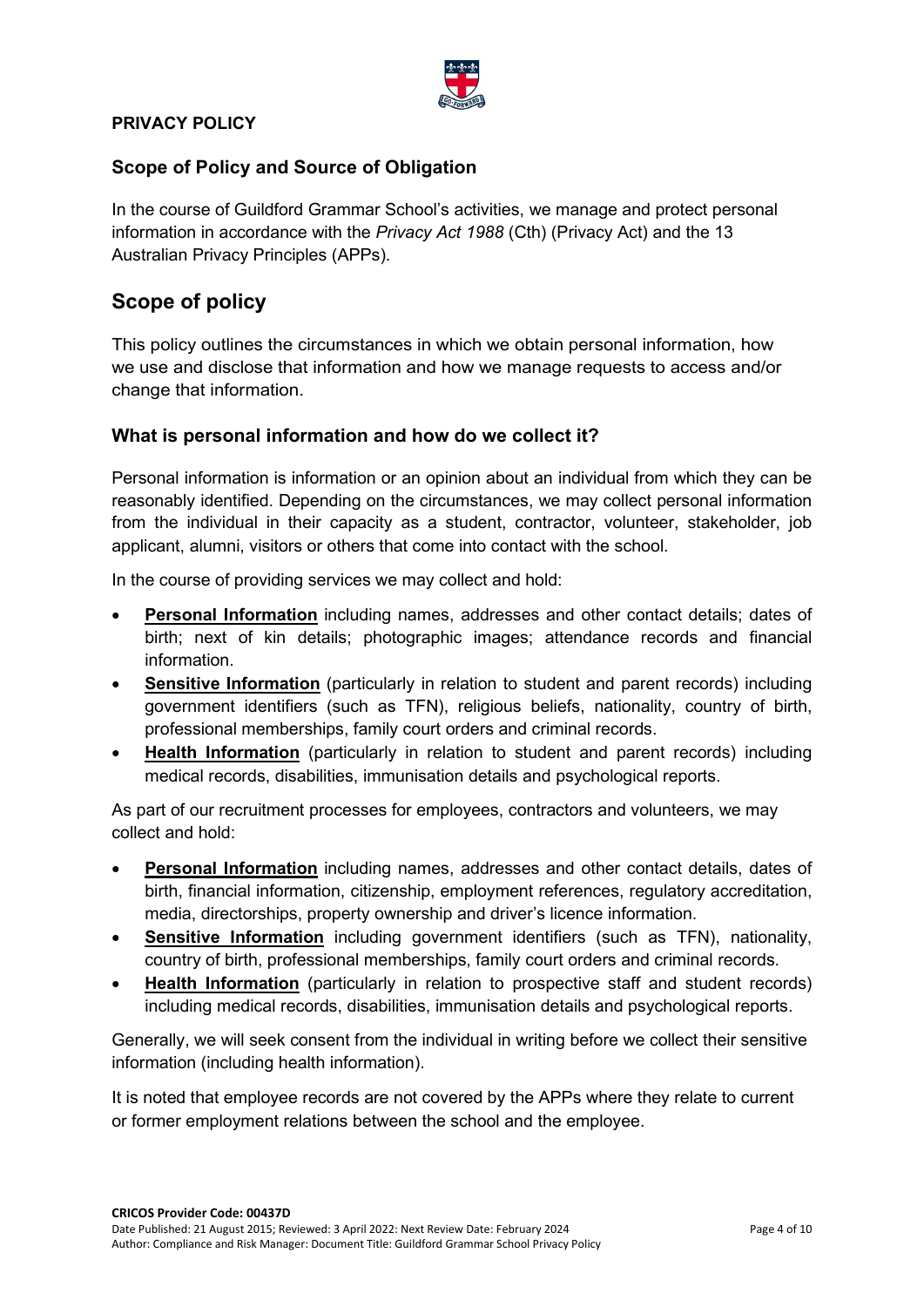

# <span id="page-4-0"></span>**Collection of personal information**

The collection of personal information depends on the circumstances in which Guildford Grammar School is collecting it. If it is reasonable and practical to do so, we collect personal information directly from the individual.

# <span id="page-4-1"></span>**Solicited Information**

Guildford Grammar School has, where possible, attempted to standardise the collection of personal information by using specifically designed forms (e.g. an Application for Enrolment Form or Student Heath Record). However, given the nature of our operations we also receive personal information by email, letters, notes, via our website, over the telephone, in face-to-face meetings, through financial transactions and through surveillance activities such as the use of CCTV security cameras or email monitoring.

We may also collect personal information from other people (e.g. a third-party administrator, referees for prospective employees) or independent sources. However, we will only do so where it is not reasonable and practical to collect the personal information from the individual directly.

#### **Information collected from our website**

We may collect information based on how individuals use our website. We use "cookies'' and other data collection methods to collect information on website activity such as the number of visitors, the number of pages viewed and the internet advertisements which bring visitors to our website. This information is collected to analyse and improve our website, marketing campaigns and to record statistics on web traffic. We do not use this information to personally identify individuals.

# <span id="page-4-2"></span>**Unsolicited information**

Guildford Grammar School may be provided with personal information without having sought it through our normal means of collection. This is known as "unsolicited information" and is often collected by:

- Misdirected postal mail Letters, Notes, Documents
- Misdirected electronic mail Emails, electronic messages
- Employment applications sent to us that are not in response to an advertised vacancy
- Additional information provided to us which was not requested.

Unsolicited information obtained by Guildford Grammar School will only be held, used and or disclosed if it is considered as personal information that could have been collected by normal means. If that unsolicited information could not have been collected by normal means then we will destroy, permanently delete or de-identify the personal information as appropriate.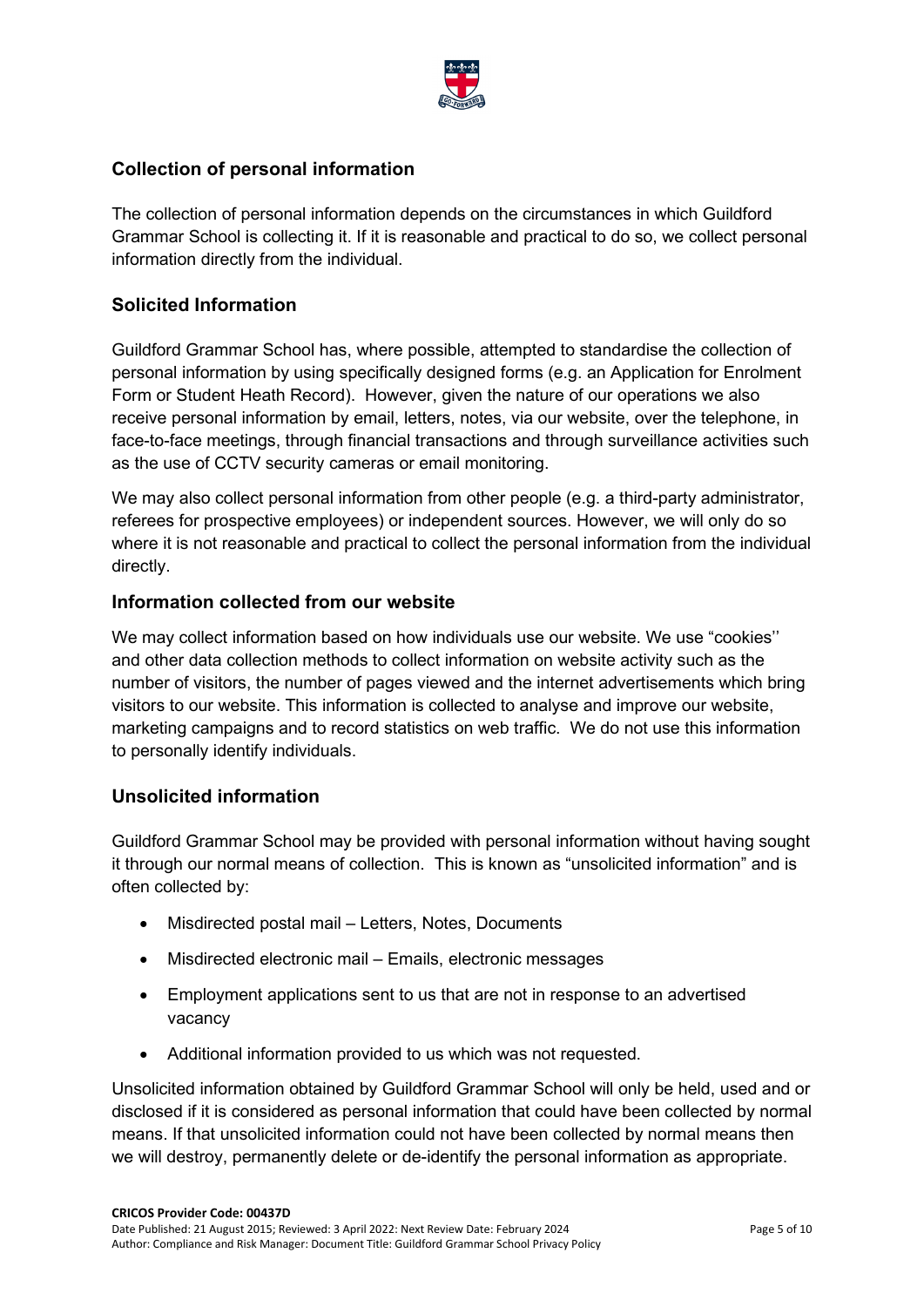

#### <span id="page-5-0"></span>**Collection and use of sensitive information**

We only collect sensitive information if it is:

- reasonably necessary for one or more of these functions or activities, and we have the individual's consent
- necessary to lessen or prevent a serious threat to life, health or safety
- another permitted general situation
- another permitted health situation.

We may share sensitive information to other entities in our organisation structure, but only if necessary for us to provide our products or services.

#### <span id="page-5-1"></span>**How do we use personal information?**

Guildford Grammar School only uses personal information that is reasonably necessary for one or more of our functions or activities (the primary purpose) or for a related secondary purpose that would be reasonably expected by you, or for an activity or purpose to which you have consented.

Our primary uses of personal information include, but are not limited to:

- providing education, pastoral care, extra-curricular and health services
- satisfying our legal obligations including our duty of care and child protection obligations
- keeping parents informed as to school community matters through correspondence, newsletters and magazines
- marketing, promotional and fundraising activities
- supporting the activities of school associations such as the Old Guildfordians Association
- supporting the activities of the Parents & Friends Society
- supporting the activities of Guildford Rowing Association
- supporting community-based causes and activities, charities and other causes in connection with the School's functions or activities
- helping us to improve our day-to-day operations including training our staff
- systems development; developing new programs and services; undertaking planning, research and statistical analysis
- school administration including for insurance purposes
- the employment of staff
- the engagement of volunteers.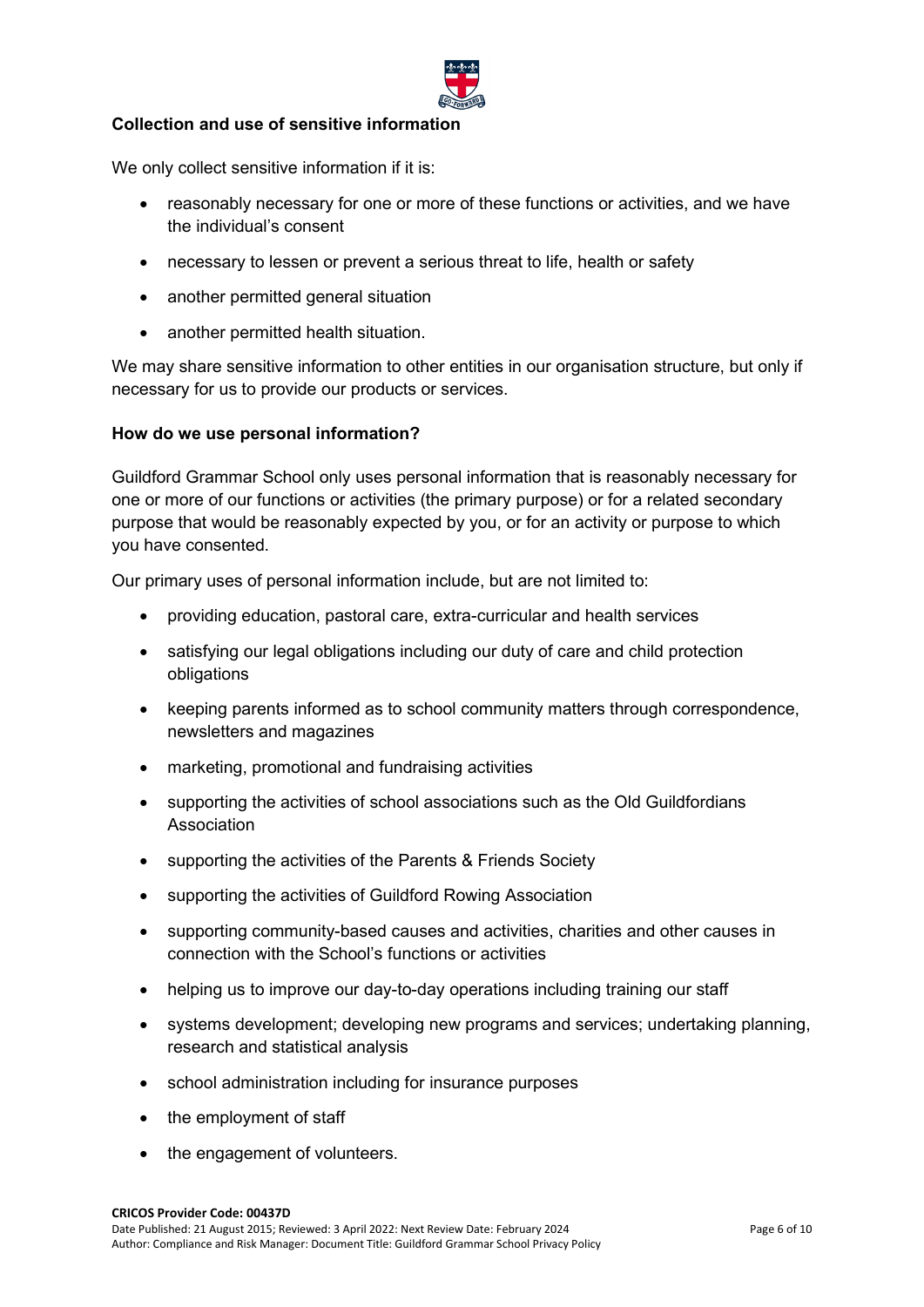

We will only use or disclose sensitive or health information for a secondary purpose if you would reasonably expect us to use or disclose the information and the secondary purpose is directly related to the primary purpose.

We may share personal information to related bodies corporate, but only if necessary for us to provide our services.

The school may disclose information about an individual to overseas recipients only when it is necessary, for example to facilitate a student exchange program. The school will not however send information about an individual outside of Australia without their consent.

# <span id="page-6-0"></span>**Storage and Security of Personal Information**

Guildford Grammar School stores Personal Information in a variety of formats including, but not limited to:

- databases
- hard copy files
- personal devices, including laptop computers
- third party storage providers such as cloud storage facilities
- paper based files.

Guildford Grammar School takes all reasonable steps to protect the personal information we hold from misuse, loss, unauthorised access, modification or disclosure.

These steps include, but are not limited to:

- Restricting access and user privilege of information by staff depending on their role and responsibilities.
- Ensuring staff do not share personal passwords.
- Ensuring hard copy files are stored in lockable filing cabinets in lockable rooms. Staff access is subject to user privilege.
- Ensuring access to Guildford Grammar School's premises are secured at all times.
- Implementing physical security measures around the school buildings and grounds to prevent break-ins.
- Ensuring our IT and cyber security systems, policies and procedures are implemented and up to date.
- Ensuring staff comply with internal policies and procedures when handling the information.
- Undertaking due diligence with respect to third party service providers who may have access to personal information, including customer identification providers and cloud service providers, to ensure as far as practicable that they are compliant with the APPs or a similar privacy regime.
- The destruction, deletion or de-identification of personal information we hold that is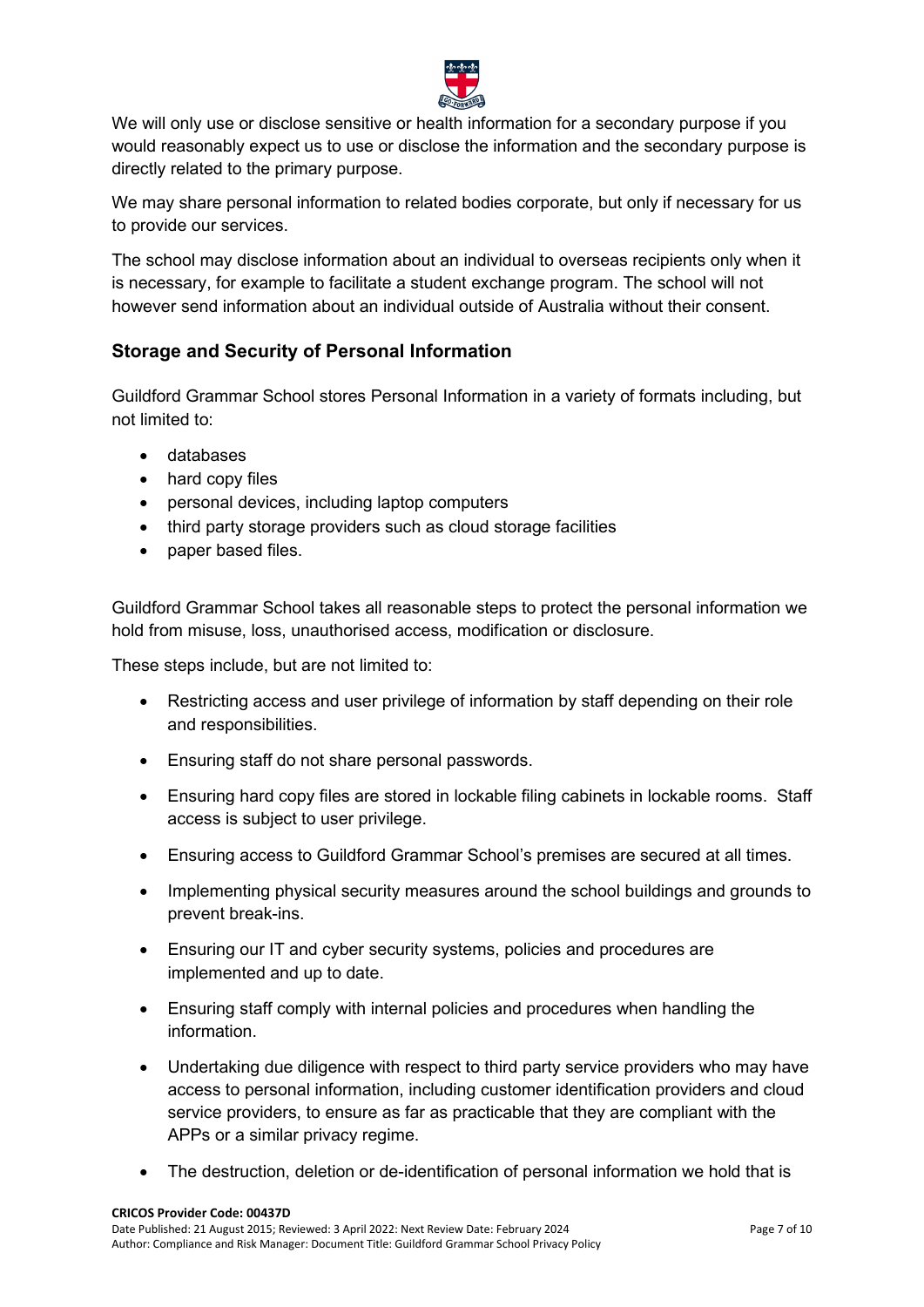

no longer needed, or required to be retained by any other laws.

Our public website may contain links to other third-party websites outside of Guildford Grammar School. Guildford Grammar School is not responsible for the information stored, accessed, used or disclosed on such websites and we cannot comment on their privacy policies.

#### <span id="page-7-0"></span>**Responding to data breaches**

Guildford Grammar School will take appropriate, prompt action if we have reasonable grounds to believe that a data breach may have, or is suspected to have occurred. Depending on the type of data breach, this may include a review of our internal security procedures, taking remedial internal action, notifying affected individuals and the Office of the Australian Information Commissioner (OAIC).

If we are unable to notify individuals, we will publish a statement on our website and take reasonable steps to publicise the contents of this statement.

# <span id="page-7-1"></span>**Disclosure of personal information**

Personal information is used for the purposes for which it was given to Guildford Grammar School or for purposes which are directly related to one or more of our functions or activities.

Personal information may be disclosed to government agencies, other parents, other schools, recipients of school publications, visiting teachers, counsellors and coaches, our services providers, agents, contractors, business partners, related entities and other recipients from time to time, if the individual:

- Has given consent; or
- Would reasonably expect the personal information to be disclosed in that manner.

Guildford Grammar School may disclose personal information without consent or in a manner which an individual would reasonably expect if:

- We are required to do so by law.
- The disclosure will lessen or prevent a serious threat to the life, health or safety of an individual or to public safety.
- Another permitted general situation applies.
- Disclosure is reasonably necessary for a law enforcement related activity.
- Another permitted health situation exists.

#### <span id="page-7-2"></span>**Disclosure of your personal information to overseas recipients**

Personal information about an individual may be disclosed to an overseas organisation in the course of providing our services, for example when storing information with a "cloud service provider" which stores data outside of Australia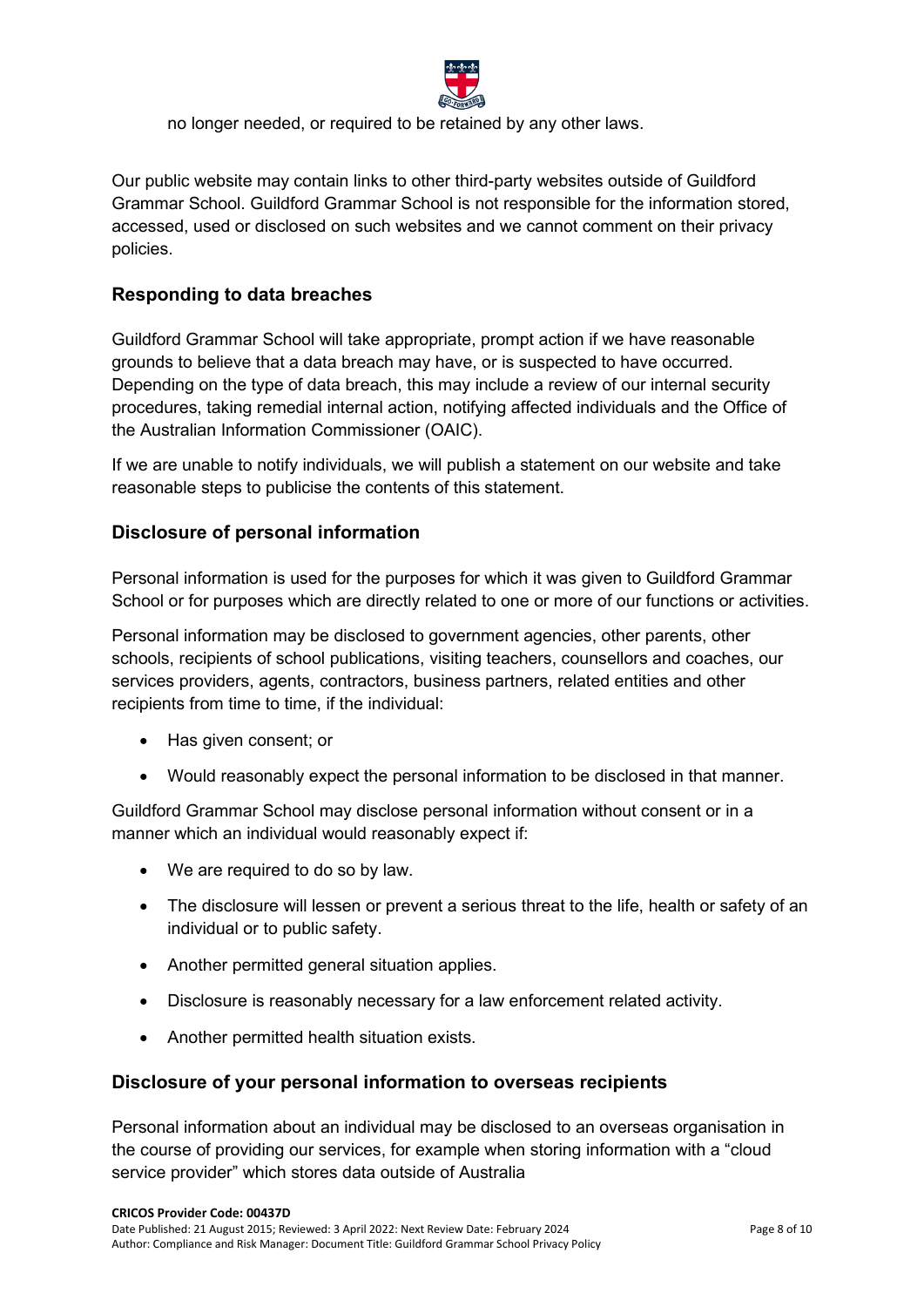

We will however take all reasonable steps not to disclose an individual's personal information to overseas recipients unless:

- we have the individual's consent (which may be implied);
- we have satisfied ourselves that the overseas recipient is compliant with the APPs, or a similar privacy regime;
- we form the opinion that the disclosure will lessen or prevent a serious threat to the life, health or safety of an individual or to public safety; or
- we are taking appropriate action in relation to suspected unlawful activity or serious misconduct.

# <span id="page-8-0"></span>**Personal information of students**

The Privacy Act does not differentiate between adults and children and does not specify an age after which individuals can make their own decisions with respect to their personal information.

At Guildford Grammar School we take a common sense approach to dealing with a student's personal information and generally will refer any requests for personal information to a student's parents/carers. We will treat notices provided to parents/carers as notices provided to students and we will treat consents provided by parents/carers as consents provided by a student.

We are however cognisant of the fact that children do have rights under the Privacy Act, and that in certain circumstances (especially when dealing with older students and especially when dealing with sensitive information), it will be appropriate to seek and obtain consents directly from students. We also acknowledge that there may be occasions where a student may give or withhold consent with respect to the use of their personal information independently from their parents/carers.

There may also be occasions where parents/carers are denied access to information with respect to their children, because to provide such information would have an unreasonable impact on the privacy of others, or result in a breach of the school's duty of care to the student.

#### <span id="page-8-1"></span>**The quality of personal information**

We take all reasonable steps to ensure the personal information we hold, use and disclose is accurate, complete and up-to-date, including at the time of using or disclosing the information.

If Guildford Grammar School becomes aware that the Personal Information is incorrect or out of date, we will take reasonable steps to rectify the incorrect or out of date information.

# <span id="page-8-2"></span>**Access and correction of personal information**